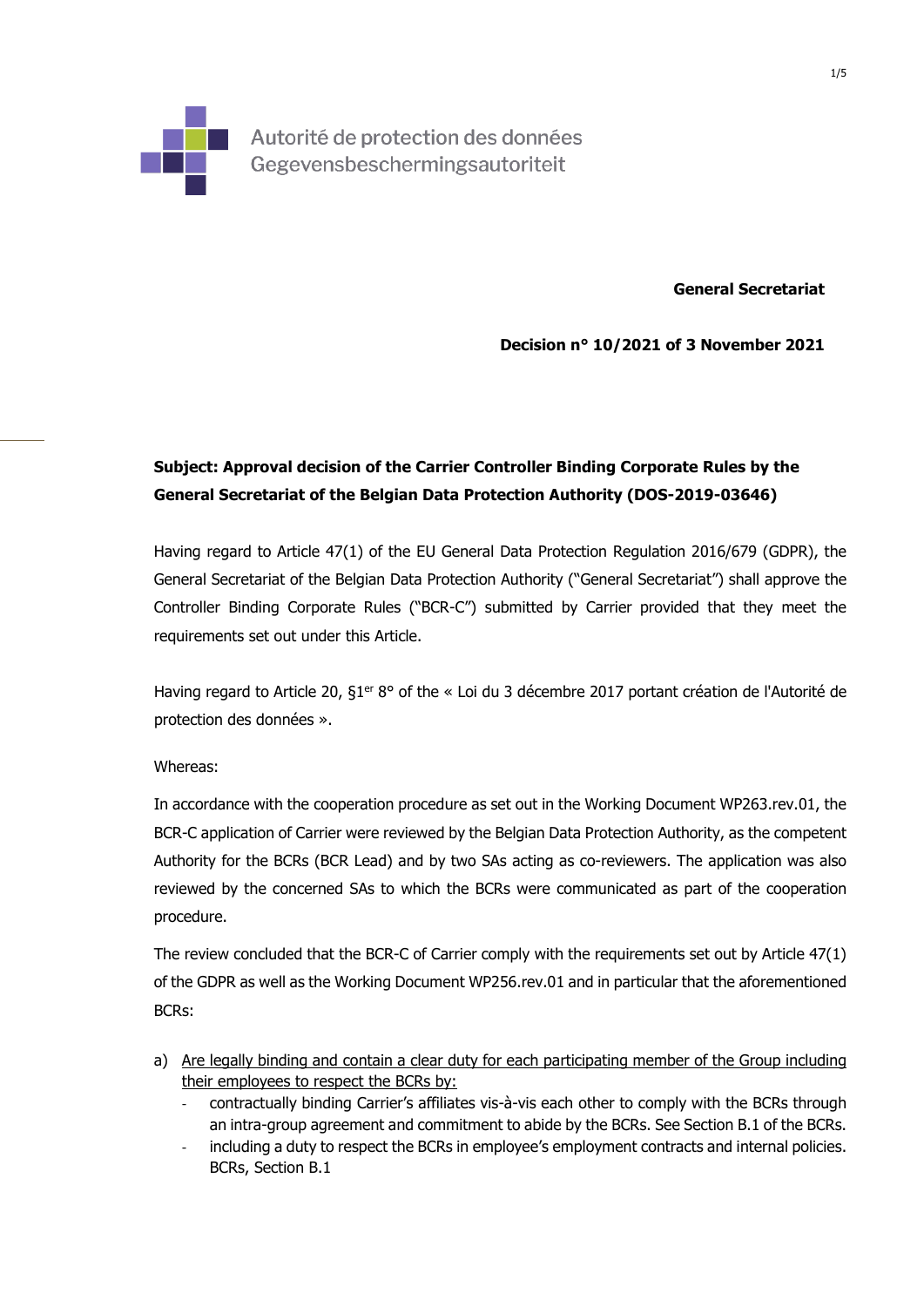- b) Expressly confer enforceable third party beneficiary rights to data subjects with regard to the processing of their personal data as part of the BCRs:
	- BCRs, Section B.2 ; B.4 ; D.1; D.5 ; D.6; D.7 ; D.9
- c) Fulfil the requirements laid down in Article 47(2)
	- a. the structure and contact details of the group of undertakings, or group of enterprises engaged in a joint economic activity and of each of its members:
		- BCRs, Exhibit C
	- b. the data transfers or set of transfers, including the categories of personal data, the type of processing and its purposes, the type of data subjects affected and the identification of the third country or countries in question:
		- BCRs, Introduction; Exhibit C and D
	- c. legally binding nature, both internally and externally:
		- BCRs, Section B.1
	- d. the application of the general data protection principles, in particular purpose limitation, data minimisation, limited storage periods, data quality, data protection by design and by default, legal basis for processing, processing of special categories of personal data, measures to ensure data security, and the requirements in respect of onward transfers to bodies not bound by the binding corporate rules:
		- BCRs, Section D.1
	- e. the rights of data subjects in regard to processing and the means to exercise those rights, including the right not to be subject to decisions based solely on automated processing, including profiling in accordance with Article 22, the right to lodge a complaint with the competent supervisory authority and before the competent courts of the Member States in accordance with Article 79, and to obtain redress and, where appropriate, compensation for a breach of the binding corporate rules:
		- BCRs, Section D.1; D.5; D.6
	- f. the acceptance by the controller or processor established on the territory of a Member State of liability for any breaches of the binding corporate rules by any member concerned not established in the Union; the controller or the processor shall be exempt from that liability, in whole or in part, only if it proves that that member is not responsible for the event giving rise to the damage:
		- BCRs, Section A and D.6
	- g. how the information on the binding corporate rules, in particular on the provisions referred to in points (d), (e) and (f) of this paragraph is provided to the data subjects in addition to Articles 13 and 14:
		- BCRs, Section D.6 and D.9
	- h. the tasks of any data protection officer designated in accordance with Article 37 or any other person or entity in charge of the monitoring compliance with the binding corporate rules within the group of undertakings, or group of enterprises engaged in a joint economic activity, as well as monitoring training and complaint-handling:
		- BCRs, Section D.2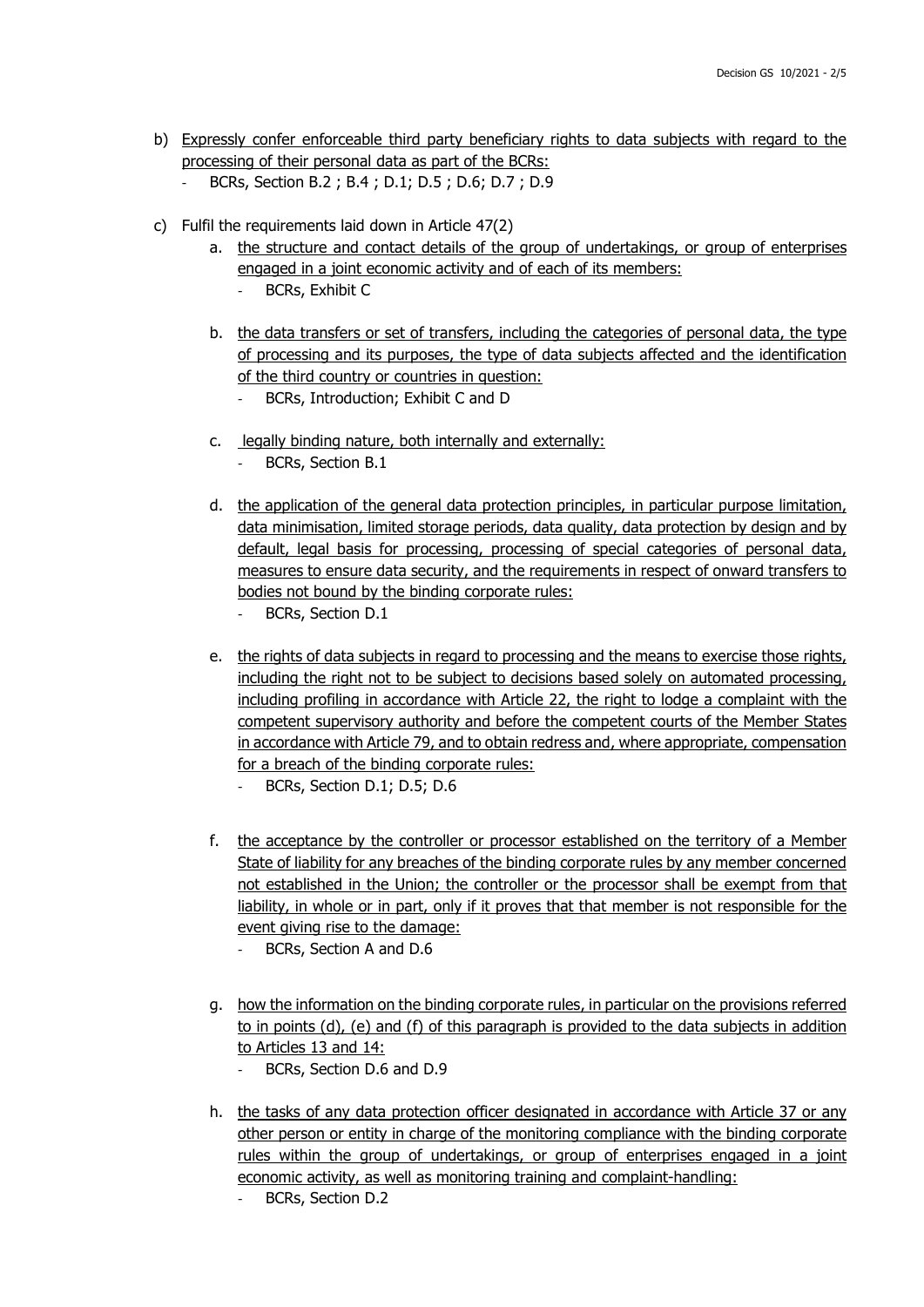- i. the complaint procedures:
	- BCRs, Section D.5
- j. the mechanisms within the group of undertakings, or group of enterprises engaged in a joint economic activity for ensuring the verification of compliance with the binding corporate rules. Such mechanisms shall include data protection audits and methods for ensuring corrective actions to protect the rights of the data subject. Results of such verification should be communicated to the person or entity referred to in point (h) and to the board of the controlling undertaking of a group of undertakings, or of the group of enterprises engaged in a joint economic activity, and should be available upon request to the competent supervisory authority:
	- BCRs, D.4
- k. the mechanisms for reporting and recording changes to the rules and reporting those changes to the supervisory authority:
	- BCRs, Section D.8
- l. the cooperation mechanism with the supervisory authority to ensure compliance by any member of the group of undertakings, or group of enterprises engaged in a joint economic activity, in particular by making available to the supervisory authority the results of verifications of the measures referred to in point (j):
	- BCRs, SectionD.6 and D.7
- m. the mechanisms for reporting to the competent supervisory authority any legal requirements to which a member of the group of undertakings, or group of enterprises engaged in a joint economic activity is subject in a third country which are likely to have a substantial adverse effect on the guarantees provided by the binding corporate rules: BCRs, B.2
- n. the appropriate data protection training to personnel having permanent or regular access to personal data:
	- BCRs, D.3

The EDPB provided its opinion 33/2021 in accordance with Article 64(1)(f). The Belgian Data Protection Authority took utmost account of this opinion and communicated to the Board that it will amend the draft decision accordingly.

## DECIDES AS FOLLOWING:

- 1. The BCR-C of Carrier provide appropriate safeguards for the transfer of personal data in accordance with Article 46(1),(2f) and Article 47 (1), (2) GDPR and hereby approves the BCR-C of Carrier.
- 2. However, before making use of the BCR it is the responsibility of the data exporter in a Member State, if needed with the help of the data importer, to assess whether the level of protection required by EU law is respected in the third country of destination, including onward transfer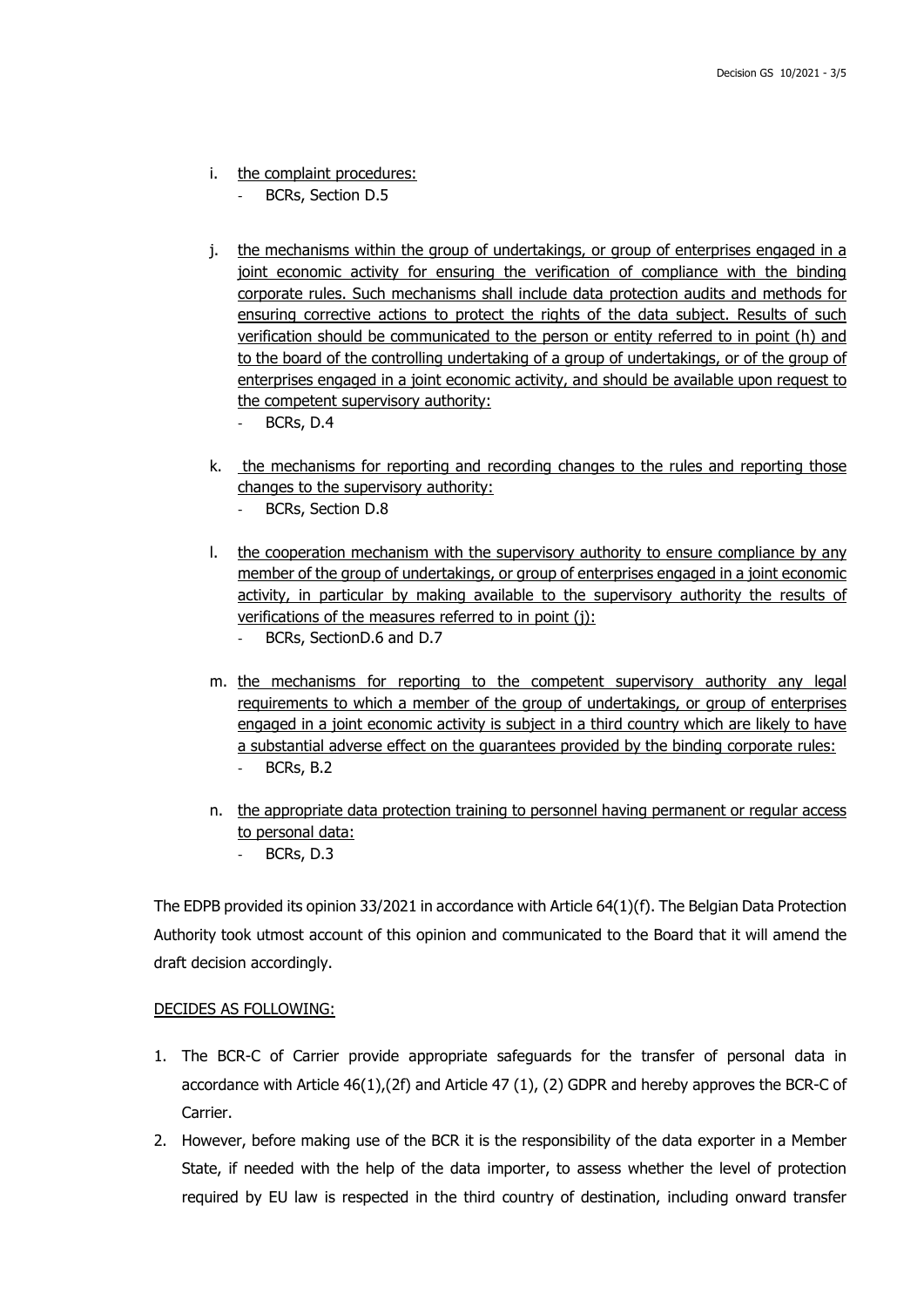situations. This assessment has to be conducted in order to determine if the guarantees provided by BCRs can be complied with in practice, in light of the circumstances of the possible impingement created by the third country legislation with the fundamental rights and the circumstances surrounding the transfer. If this is not the case, the data exporter in a Member State, if needed with the help of the data importer, should assess whether it can provide supplementary measures to ensure an essentially equivalent level of protection as provided in the EU.

- 3. Where the data exporter in a Member State is not able to take supplementary measures necessary to ensure an essentially equivalent level of protection as provided in the EU, personal data cannot be lawfully transferred to a third country under this BCR. Therefore the data exporter is required to suspend or end the transfer of personal data. In such case if a Group Company envisages to transfer personal data to a third country nevertheless, it must notify the competent supervisory authority beforehand to enable that SA to ascertain whether the proposed transfer should be suspended or prohibited in order to ensure an adequate level of protection.
- 4. The approved BCRs will not require any specific authorization from the concerned supervisory authorities.
- 5. In accordance with Article 57.2.j GDPR, each concerned Supervisory Authority maintains the power to order the suspension of data flows to a recipient in a third country or to an international organization whenever the appropriate safeguards envisaged by the BCR-C of Carrier are not respected.